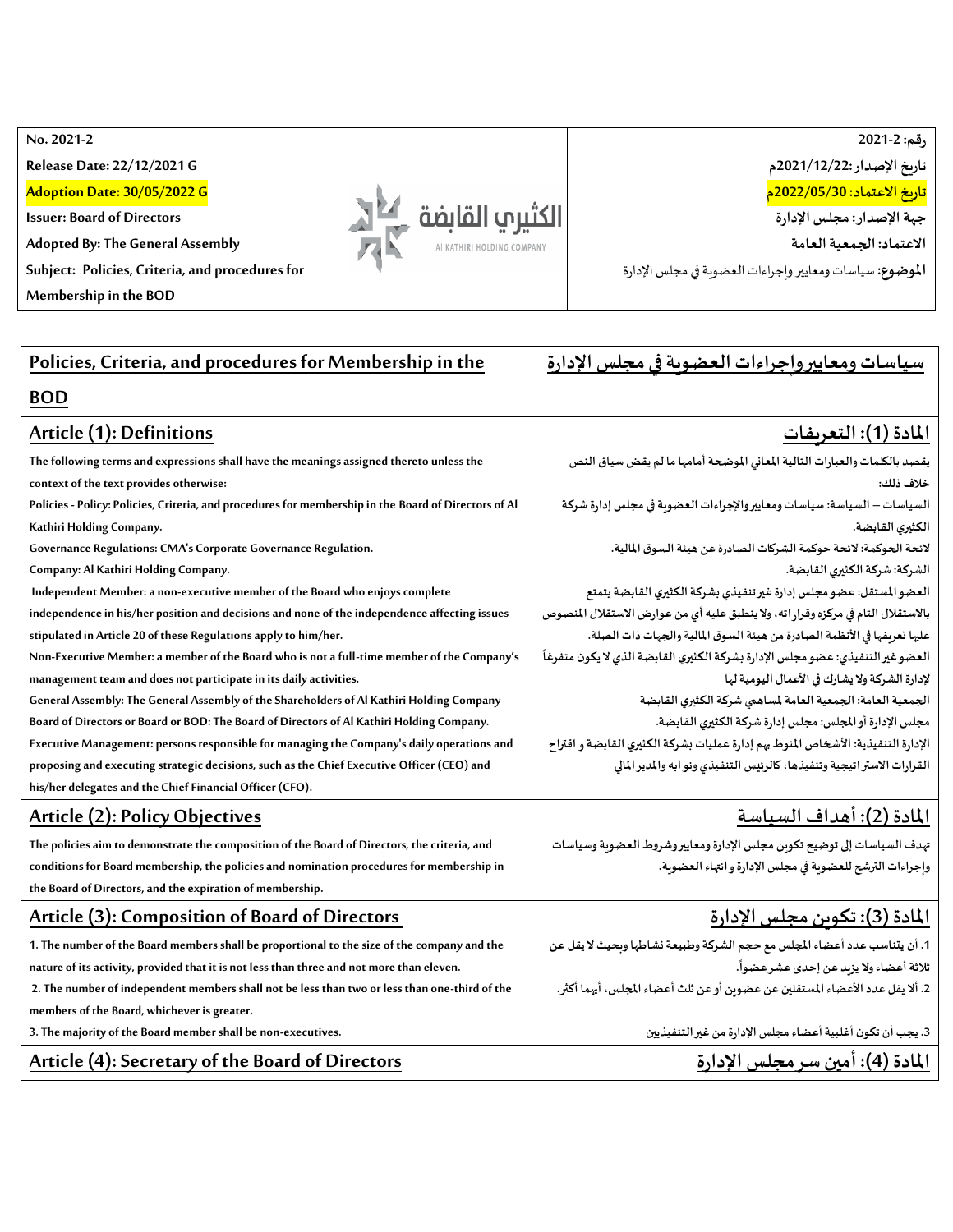|                                                                                                                                                                                                                                                                                                                                                | The Board of Directors shall determine the conditions that must be met by the Secretary of the                        | على مجلس الإدارة تحديد الشروط الواجب تو افرها في أمين سر مجلس الإدارة، على أن                                                                                                                                                                                                        |     |  |                                                                                                 |                                                                                 |     |
|------------------------------------------------------------------------------------------------------------------------------------------------------------------------------------------------------------------------------------------------------------------------------------------------------------------------------------------------|-----------------------------------------------------------------------------------------------------------------------|--------------------------------------------------------------------------------------------------------------------------------------------------------------------------------------------------------------------------------------------------------------------------------------|-----|--|-------------------------------------------------------------------------------------------------|---------------------------------------------------------------------------------|-----|
| Board of Directors, provided that they include any of the following:<br>A bachelor's degree in law, finance, accounting, or its equivalent, relevant work experience of at<br>least three years.<br>Or should have at least five years of relevant work experience.<br><u><b>Article (5): Criteria and conditions for Board membership</b></u> |                                                                                                                       | تتضمن أيا مما يلى:<br>أن يكون حاصلاً على شهادة جامعية في القانون أو المالية أو المحاسبة أو ما يعادلها وأن<br>تكون لديه خبرة عملية ذات صلة لا تقل عن ثلاث سنوات.<br>أو أن تكون لديه خبرة عملية ذات صلة لا تقل عن خمس سنوات.<br><u>المادة (5): معاييروشروط العضوية في مجلس الإدارة</u> |     |  |                                                                                                 |                                                                                 |     |
|                                                                                                                                                                                                                                                                                                                                                |                                                                                                                       |                                                                                                                                                                                                                                                                                      |     |  | A member of the Board of Directors shall meet the following conditions:                         | يشترط في عضو مجلس الإدارة ما يلي:                                               |     |
|                                                                                                                                                                                                                                                                                                                                                |                                                                                                                       |                                                                                                                                                                                                                                                                                      |     |  | 01. He/she shall have the legal capacity                                                        | أن يتمتع بالأهلية المعتبرة شرعاً ونظاماً.                                       | .01 |
|                                                                                                                                                                                                                                                                                                                                                |                                                                                                                       |                                                                                                                                                                                                                                                                                      |     |  | 02. He/she shall have the necessary qualifications, skills, experience, and knowledge to enable | أن يتوفر لديه المؤهلات والمهارات والخبرة والمعرفة اللازمة بما يمكنه من المساهمة | .02 |
|                                                                                                                                                                                                                                                                                                                                                |                                                                                                                       |                                                                                                                                                                                                                                                                                      |     |  | him/her to contribute to enriching the work of the Board of Directors.                          | في إثراء أعمال المجلس.                                                          |     |
|                                                                                                                                                                                                                                                                                                                                                | 03. To have sufficient time and willingness to make effort to work and carry out his/her tasks                        | أن يكون لديه الوقت الكافي والاستعداد ببذل الجهد للعمل والقيام بمهامه بكفاءة                                                                                                                                                                                                          | .03 |  |                                                                                                 |                                                                                 |     |
|                                                                                                                                                                                                                                                                                                                                                | efficiently and effectively.                                                                                          | وفاعلية.                                                                                                                                                                                                                                                                             |     |  |                                                                                                 |                                                                                 |     |
| 04.                                                                                                                                                                                                                                                                                                                                            | He/she shall not be a member of the board of directors in five other listed joint-stock                               | ألا يكون عضو مجلس إدارة في خمس شركات مساهمة مدرجة أخرى خلال فترة                                                                                                                                                                                                                     | .04 |  |                                                                                                 |                                                                                 |     |
|                                                                                                                                                                                                                                                                                                                                                | companies during his/her membership in the company.                                                                   | عضوىته بالشركة.                                                                                                                                                                                                                                                                      |     |  |                                                                                                 |                                                                                 |     |
|                                                                                                                                                                                                                                                                                                                                                | 05. He/she must not have been subjected to a decision or judgment preventing him from                                 | ألا يكون قد صدر بحقه قرار أو حكم يمنعه من العمل في الشركات المدرجة أسهمها                                                                                                                                                                                                            | .05 |  |                                                                                                 |                                                                                 |     |
|                                                                                                                                                                                                                                                                                                                                                | working in companies whose shares are listed in the financial market during the<br>membership period.                 | في السوق المالية خلال فترة العضوبة.                                                                                                                                                                                                                                                  |     |  |                                                                                                 |                                                                                 |     |
|                                                                                                                                                                                                                                                                                                                                                | 06. He/she shall have the leadership capacity, and the ability to guide.                                              | أن يتوفر لديه القدرة على القيادة، والقدرة على التوجيه.                                                                                                                                                                                                                               | .06 |  |                                                                                                 |                                                                                 |     |
| 07.                                                                                                                                                                                                                                                                                                                                            | The member shall be honest and upright, never have been convicted of a crime, and not be<br>insolvent or bankrupt.    | أن يتصف بالأمانة والاستقامة، ولم يسبق له أن أدين بجرىمة، وألا يكون معسراً<br>أو مفلساً.                                                                                                                                                                                              | .07 |  |                                                                                                 |                                                                                 |     |
| 08.                                                                                                                                                                                                                                                                                                                                            | The member shall have the appropriate financial knowledge.                                                            | أن يكون لديه المعرفة المالية المناسبة.                                                                                                                                                                                                                                               | .08 |  |                                                                                                 |                                                                                 |     |
| 09.                                                                                                                                                                                                                                                                                                                                            | To be healthy.                                                                                                        | أن يتمتع بصحة جيدة.                                                                                                                                                                                                                                                                  | .09 |  |                                                                                                 |                                                                                 |     |
| 10.                                                                                                                                                                                                                                                                                                                                            | 10. He/she shall not be a government employee unless he/she has the approval of his/her                               | ألا يكون موظفاً حكومياً ألا بمو افقة مرجعه ومو افقة الجهات المنظمة ذات                                                                                                                                                                                                               | .10 |  |                                                                                                 |                                                                                 |     |
|                                                                                                                                                                                                                                                                                                                                                | reference and the approval of the relevant regulatory authorities.                                                    | العلاقة.                                                                                                                                                                                                                                                                             |     |  |                                                                                                 |                                                                                 |     |
|                                                                                                                                                                                                                                                                                                                                                | Article (6): Policies and procedures for membership                                                                   | <u>المادة (6): سياسات واجراءات الترشيح لعضوية المجلس</u>                                                                                                                                                                                                                             |     |  |                                                                                                 |                                                                                 |     |
|                                                                                                                                                                                                                                                                                                                                                | nomination of the BOD                                                                                                 |                                                                                                                                                                                                                                                                                      |     |  |                                                                                                 |                                                                                 |     |
|                                                                                                                                                                                                                                                                                                                                                | 01. Every shareholder in the company shall nominate himself or other person/s for membership                          | 01.    لكل مساهم في الشركة ترشيح نفسه أو شخص آخر أو أكثر لعضوبة مجلس الإدارة                                                                                                                                                                                                         |     |  |                                                                                                 |                                                                                 |     |
|                                                                                                                                                                                                                                                                                                                                                | in the Board of Directors in compliance with the provisions of the Companies Act and its<br>implementing regulations. | وفقا لأحكام نظام الشركات ولو ائحه التنفيذية.                                                                                                                                                                                                                                         |     |  |                                                                                                 |                                                                                 |     |
|                                                                                                                                                                                                                                                                                                                                                | 02. The company shall publish the announcement of candidacy membership for the Board of                               | 02.   تنشر الشركة إعلان الترشح لعضوية مجلس الإدارة في الموقع الإلكتروني للسوق                                                                                                                                                                                                        |     |  |                                                                                                 |                                                                                 |     |
|                                                                                                                                                                                                                                                                                                                                                | Directors on the website of the Saudi Stock Exchange (Tadawul) and its website and in any                             | المالية السعودية (تداول) وموقعها الإلكتروني وفي أي وسبة أخرى تحددها هيئة                                                                                                                                                                                                             |     |  |                                                                                                 |                                                                                 |     |
|                                                                                                                                                                                                                                                                                                                                                | other means determined by the Capital Market Authority before the end of the Board of                                 | السوق المالية قبل انتهاء دورة مجلس الإدارة بمدة كافية وذلك لدعوة الأشخاص                                                                                                                                                                                                             |     |  |                                                                                                 |                                                                                 |     |
|                                                                                                                                                                                                                                                                                                                                                | Directors session with a sufficient period to invite persons wishing to run for membership of                         | الراغبين في الترشح لعضوية المجلس، على أن يظل باب الترشح مفتوحا لمدة شهر على                                                                                                                                                                                                          |     |  |                                                                                                 |                                                                                 |     |
|                                                                                                                                                                                                                                                                                                                                                | the Board, provided that the duration for candidacy shall be a month At least from the date of                        | الأقل من تارىخ الإعلان.                                                                                                                                                                                                                                                              |     |  |                                                                                                 |                                                                                 |     |
|                                                                                                                                                                                                                                                                                                                                                | the announcement.                                                                                                     |                                                                                                                                                                                                                                                                                      |     |  |                                                                                                 |                                                                                 |     |
|                                                                                                                                                                                                                                                                                                                                                | 03. Anyone wishing to run for membership in the Board of Directors shall submit his/her CV                            | 03. يجب أن يقدم كل من يرغب بالترشح لعضوية مجلس الإدارة إلى الشركة سيرته                                                                                                                                                                                                              |     |  |                                                                                                 |                                                                                 |     |
|                                                                                                                                                                                                                                                                                                                                                | including his/her qualifications and practical experiences, a detailed statement of the boards                        | الذاتية متضمنة مؤهلاته وخبر اته العملية، وبيان مفصل بمجالس إدارات الشركات                                                                                                                                                                                                            |     |  |                                                                                                 |                                                                                 |     |
|                                                                                                                                                                                                                                                                                                                                                | of directors of the joint-stock companies, and the committees that he/she assumed or has                              | المساهمة واللجان التي تولى أو يتولى عضويتها وتحديد صفة العضوية (تنفيذي أو                                                                                                                                                                                                            |     |  |                                                                                                 |                                                                                 |     |
|                                                                                                                                                                                                                                                                                                                                                | assumed its membership and determine membership status (executive, non-executive or                                   | غير تنفيذي أو مستقل) و أية وثائق أخرى تطلبها الشركة وفقا للمتطلبات النظامية.                                                                                                                                                                                                         |     |  |                                                                                                 |                                                                                 |     |
|                                                                                                                                                                                                                                                                                                                                                | independent) and any other documents required by the company in accordance with                                       |                                                                                                                                                                                                                                                                                      |     |  |                                                                                                 |                                                                                 |     |
|                                                                                                                                                                                                                                                                                                                                                | regulatory requirements.                                                                                              |                                                                                                                                                                                                                                                                                      |     |  |                                                                                                 |                                                                                 |     |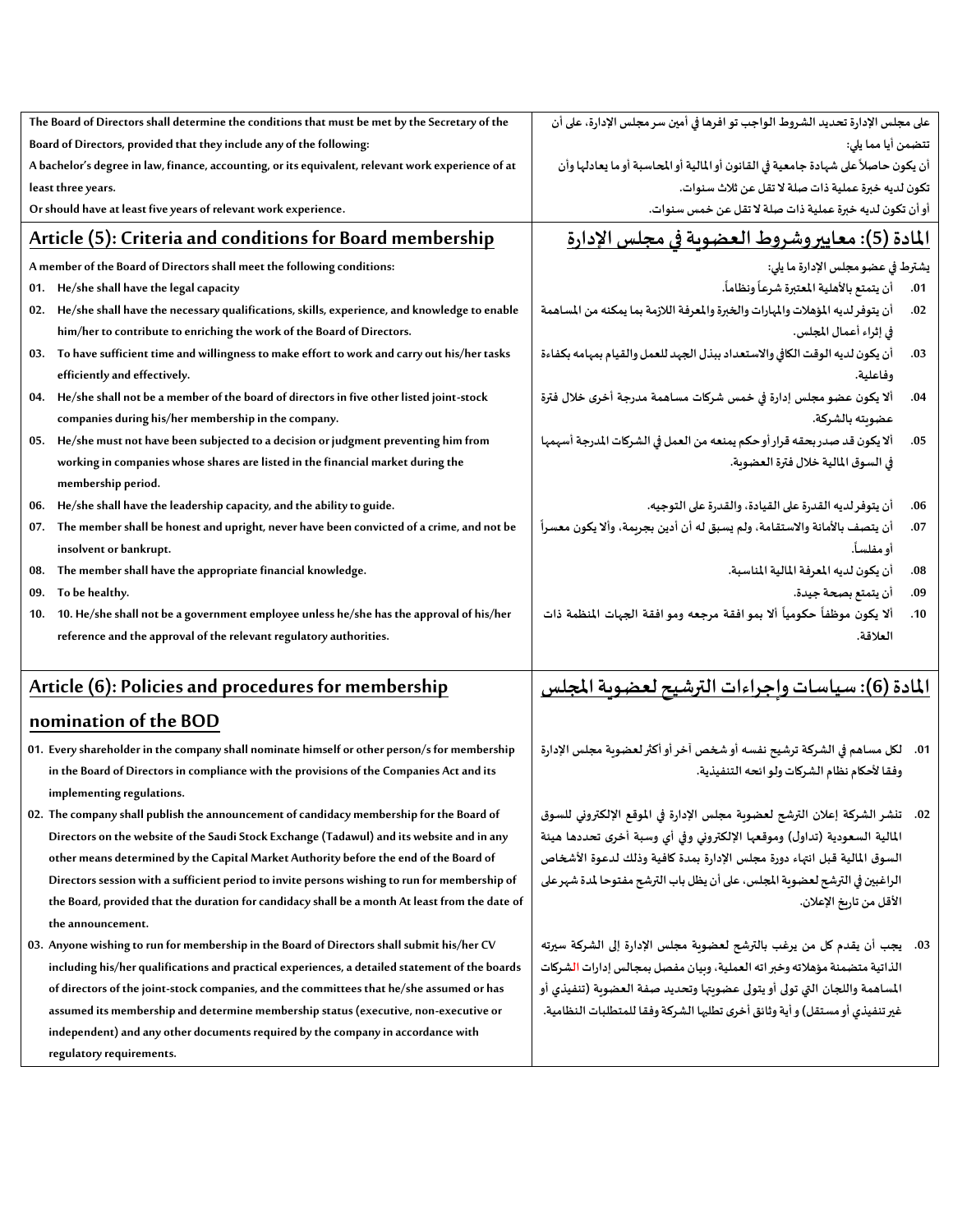**04. Those wishing to run for membership in the Board of Directors shall disclose to the Board and the General Assembly any cases of conflict of interest, according to the procedures decided by the Capital Market Authority – which include:**

**A-The existence of a direct or indirect interest in the business and contracts made for the company's interest.**

**B-His/her participation in a business that would compete with the company or compete with it in one of the branches of the activity that it is practicing.**

- **05. The Remuneration and Nominations Committee shall undertake the study of candidates' applications for membership of the Board of Directors and ensure that the instructions and regulations are applicable and that all the required data are fulfilled in accordance with the relevant policies legal requirements. The Remuneration and Nominations Committee shall submit its recommendation to the Board of Directors.**
- **06. The company shall announce on the website of the Saudi Stock Exchange (Tadawul) the information of membership candidates of the Board of Directors when publishing or calling for the convening of the General Assembly. As it includes a description of their experiences, qualifications, skills, jobs, and previous and current memberships, the company also shall provide a copy of such information in its main location and through its website.**
- **07. The number of candidates for the board of directors whose profiles are presented to the General Assembly must exceed the number of seats available so that the General Assembly has an opportunity to choose from among the candidates.**
- **08. Accumulative voting is used in the election of the Board of Directors. The right to vote shall not be used for stock more than once.**
- **09. Voting in the General Assembly is restricted to the candidates for membership of the board of directors whose names have been announced.**
- **10. The Board of Directors shall appoint a Chairman and Vice President from among its elected members.**
- **11. The company shall notify the Capital Market Authority of the names of the members of the Board of Directors and their membership description within five working days from the date of the commencement of the board session or from the date of their appointment, whichever is earlier, and any changes to their membership within five working days from the date of the changes taking place.**

#### **Article (7): Duties and functions of Board Members**

**Each member shall fulfill the following duties and functions:**

- **01. Making proposals to develop the company's strategy.**
- **02. Review reports on the company's performance**
- **03. Participate in the development of management succession, and replacement plans and**
- **the company's executive positions**
- **04. Comply with the provisions of the Companies Law and the Capital Market Law and**
- **their implementing regulations and related regulations and the bylaw when exercising**

**his/her membership duties in the Board, and refrain from undertaking or participating in any act that constitutes mismanagement of the company's affairs.**

**05. Acting on complete information and in good faith with due diligence and care in the** 

**interest of the Company and all shareholders**

- **.04 يجب على من يرغب في ترشيح نفسه لعضوية مجلس اإلدارة أن يفصح للمجلس وللجمعية العامة عن أي من حاالت تعارض املصالح – وفق اإلجراءات التي تقررها هيئةالسوق املالية – وتشمل:**
- **أ. وجود مصلحة مباشرة أو غير مباشرة في األعمال والعقودالتي تتم لحساب الشركة.**

**ب.اشتراكهفي عمل من شأنهمنافسةالشركة، أومنافستها فيأحد فروع النشاطالذي تزاوله.** 

- **.05 تتولى لجنة املكافآت والترشيحات دراسة طلبات املرشحين لعضوية مجلس اإلدارة وتتأكد من انطباق التعليمات واألنظمة واستيفاء جميع البيانات املطلوبة وفقا للسياسات واملتطلبات النظامية ذات العالقة وترفع توصيتها إلىمجلس اإلدارة.**
- **.06 تعلن الشركة في املوقع اإللكتروني للسوق املالية السعودية )تداول( معلومات املرشحين لعضوية مجلس اإلدارة عند نشر أو توجيه الدعوة النعقاد الجمعية العامة، والتي تتضمن وصفا لخبراتهم ومؤهالتهم ومهاراتهم ووظائفهم وعضوياتهم السابقة والحالية، وتوفر الشركة نسخة من هذه املعلومات في مركزها الرئيس ي وعبر موقعها اإللكتروني.**
- **.07 ي جب أن يفوق عدد املرشحين ملجلس اإلدارة الذين تطرح أسماؤهم أمام الجمعية العامة عدد املقاعد املتو افرة بحيث يكون لدى الجمعيةالعامةفرصة الختيارمن بين املرشحين.**
- **.08 يستخدم التصويتالتراكمي فيانتخاب مجلس اإلدارة، حيثاليجوزاستخدام حق التصويت للسهم أكثر من مرة واحدة.**
- 09. يقتصر التصويت في الجمعية العامة على المرشحين لعضوية مجلس الإدارة المعلنة **أسماؤهم.** 
	- **.10 يعين مجلس اإلدارةمن بين أعضائهاملنتخبين رئيساونائبا للرئيس.**
- **.11 تشعرالشركة هيئةالسوق املاليةبأسماء أعضاء مجلس اإلدارةوصفات عضويتهم خالل خمسةأيام عمل من تاريخ بدءدورةمجلس اإلدارةأومن تاريخ تعيينهم – أيهما أقرب- وأي تغييرات تطرأ على عضويتهم خالل خمسة أيام عمل من تاريخ حدوث التغييرات.**

#### **املادة )7(:مهام أعضاءمجلس اإلدارةوواجباتهم**

**يلتزم كل عضو بامل هام والواجبات اآلتية:** 

- **.01 تقديم املقترحات لتطوير استراتيجية الشركة.**
	- **.02 مراجعةالتقاريرالخاصةبأداء الشركة**
- **.03 املشاركةفيوضع خطط التعاقباإلداري واإلحالل فيوظائف الشركةالتنفيذية**
- 04. الالتزام بأحكام نظام الشركات ونظام السوق المالية ولو ائحهما التنفيذية والأنظمة **ذات الصلةوالنظام األساسعند ممارستهملهام عضويتهفياملجلس،واالمتناع عن القيام أواملشاركةفيأي عمل يشكل إساءة لتدبيرأمورالشركة.**
	- **.05 ا علىمعلوماتكاملةوبحسن نيةمع بذل العنايةواالهتمام الالزمين لعمل بناء ملصلحة الشركة واملساهمين كافة**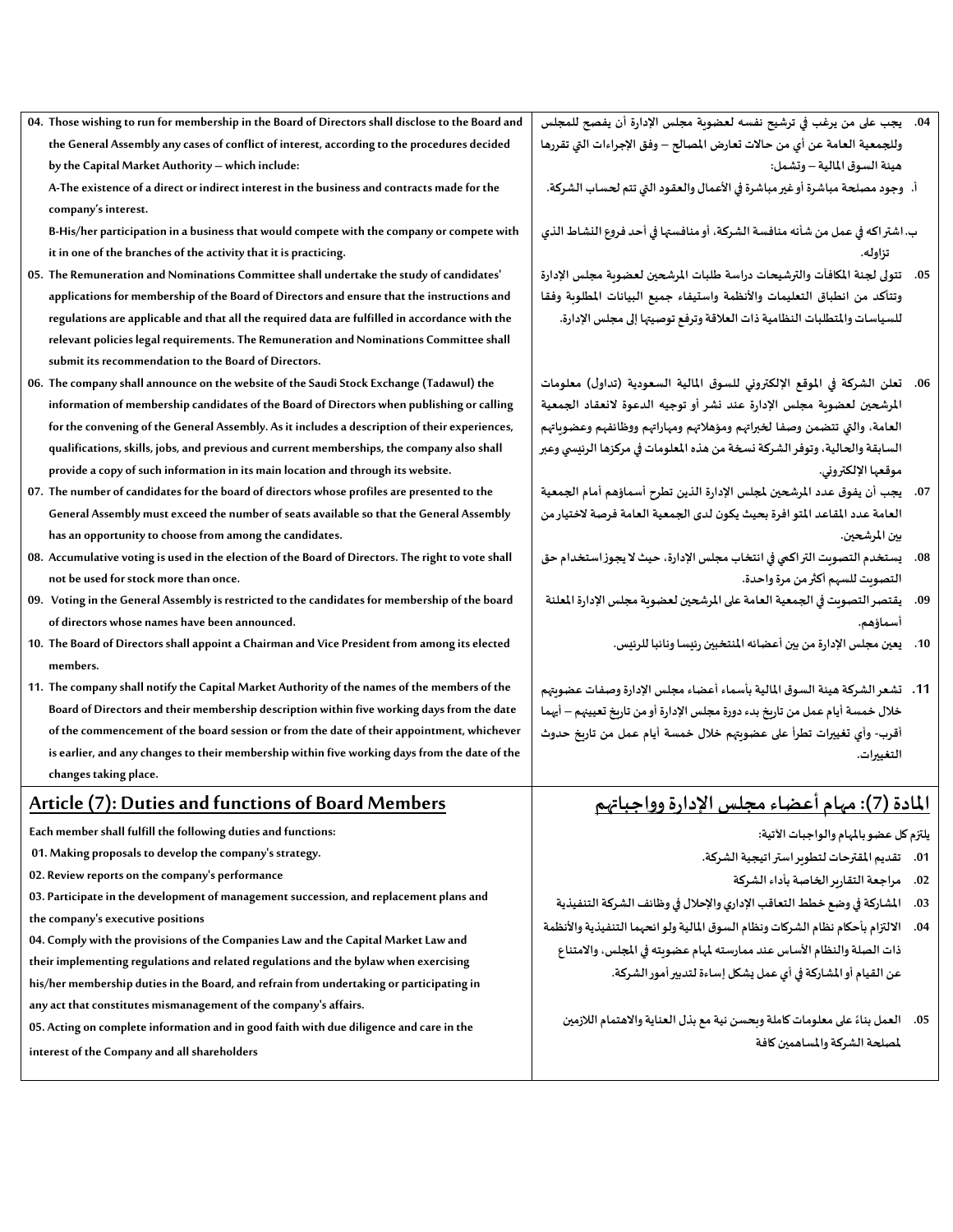| 06. Enabling the other members of the Board of Directors to express their opinion freely,   |
|---------------------------------------------------------------------------------------------|
| and urging the Board to deliberate on topics and seek the opinions of specialists from the  |
| executive management of the company and others if the need arises.                          |
| 07. Develop his/her knowledge in the field of the company's activities and business and     |
| the related financial, commercial, and industrial fields.                                   |
| 08. Allocate sufficient time to learn about his/her responsibilities, prepare for the       |
| meetings of the Board and its committees, and participate in them effectively, including    |
| directing relevant questions and discussing the company's senior executives.                |
| 09. Monitoring the performance of the executive management and the extent to which it       |
| achieves the company's goals and objectives.                                                |
| 10. Verify the integrity of the company's financial statements and information.             |
| 11. Verify that the company's financial control and risk management systems are strong.     |
| 12. Determining the appropriate levels of remuneration for members of the executive         |
| management                                                                                  |
| 13. Expressing an opinion on the appointment and removal of members of the executive        |
| management.                                                                                 |
| 14. Attending the meetings of the Board of Directors and the meetings of the General        |
| Assembly and not being absent from them except for a legitimate excuse notified to the      |
| Chairman of the Board in advance or for urgent reasons.                                     |
| 15. Examine and analyze information related to the issues considered by the Board of        |
| Directors before expressing an opinion on them.                                             |
| 16. Understand his/her duties, roles, and responsibilities arising from membership.         |
| 17. Resign from the membership of the Board of Directors if he is not able to fully fulfill |
| his/her duties on the Board.                                                                |
| 18. Subject to the above, the duties of an independent board member are as follows:         |
| 19. Expressing an opinion on strategic issues, company policies, and performance, and       |
| appointing members of the executive management.                                             |
| 20. To verify that the interests of the company and its shareholders are taken into         |

**consideration and to present them in the event of any conflict of interest.**

**21. Supervising the development of corporate governance rules and monitoring the implementation of them by the Executive Management.**

**22. Anything assigned to him/her from time to time by the Board.**

### **Article (8): Responsibility of Board Members**

**01. Not to accept gifts from any person who has dealings with the company, if such gifts would lead to a conflict of interest.**

**02. Avoiding cases of conflict of interest, and informing the Board of cases of conflict that may** 

**affect his/her neutrality when considering the issues presented to the Board.**

**03. Knowledge of the rules and regulations that require the disclosure of any changes to his/her ownership or any change in his/her membership in listed and/or unlisted companies, or any change to any of his/her personal data that is required to be disclosed.**

**04. Informing the Board of Directors fully and immediately of his/her participation - direct or indirect - in any business that would compete with the company, or his/her competition with the company - directly or indirectly - in one of the branches of the activity he is engaged in, in accordance with the provisions of the Companies Law and the Capital Market Law and their implementing regulations.**

- **.06 تمكين أعضاءمجلس اإلدارةاآلخرين من إبداءرأيهم بحرية،وحثاملجلس على مداولةاملوضوعاتواستقصاء آراء املختصين من اإلدارةالتنفيذيةللشركةومن غيرهم إذا ظهرت حاجة إلى ذلك.**
	- 07. تنمية معارفه في مجال أنشطة الشركة وأعمالها وفي المجالات المالية والتجارية **والصناعية ذات الصلة.**
- **.08 تخصيصوقتكافئلالطالع بمسؤولياتهوالتحضيرالجتماعات املجلس ولجانه واملشاركة فيها بفعالية بما في ذلك التوجيه لألسئلة ذات العالقة ومناقشة كبار التنفيذيين بالشركة.**
	- **.09 مر اقبةأداءاإلدارةالتنفيذيةومدى تحقيقها ألهداف الشركة وأغراضها.**
		- **.10 التحقق من سالمة ونزاهة القوائم واملعلومات املالية للشركة.**
		- 11. التحقق من أن الرقابة المالية ونظم إدارة المخاطر في الشركة قوية.
			- 12. تحديد الم*س*تويات الملائمة لمكافآت أعضاء الإدارة التنفيذية
				- **.13 إبداء الراي فيتعيين أعضاء اإلدارة التنفيذية وعزلهم.**
- 14. حضور اجتماعات مجلس الإدارة واجتماعات الجمعية العامة وعدم التغيب عنهما إلا لعذر مشروع يخطر به رئيس المجلس مسبقاً أو لأسباب طارئه. 
	- **.15 دراسةوتحليل املعلومات ذات الصلةباملوضوعات التي ينظرفيهامجلس اإلدارة قبل إبداء الراي بشأنها.**
		- 16. إدراك واجباته وأدواره ومسؤولياته المترتبة على العضوية.
		- **.17 االستقالةمن عضويةمجلس اإلدارة في حالة عدم تمكنهمن الوفاء بمهامهفي املجلس على الوجه األكمل.**
			- **.18 مع مراعاة ماذكرأعالهفإن مهام عضومجلس اإلدارةاملستقل ما يلي:**
	- **.19 إبداء الراي في املسائل االستراتيجية وسياسات الشركة وأدائهاوتعيين أعضاء اإلدارةالتنفيذية.**
- **.20 التحقق من مراعاةمصالحالشركةومساهميهاوتقديمها عند حصول أي تعارض في املصالح.**
	- **.21 اإلشراف علىتطويرقواعد الحوكمةالخاصةبالشركةومر اقبةتطبيق اإلدارة التنفيذية لها.**
		- **.22 أي ش يء يكلف به من وقت وآلخر من قبل املجلس.**

# **املادة )8(: التزامات أعضاء املجلس**

- **.01 عدم قبول الهدايامن أيشخصلهتعامالتمع الشركة،إذاكان من شأن تلكالهدايا أن تؤدي إلىتعارض فياملصالح.**
- **.02 تجنب حاالت تعارض املصالح، وإبالغ املجلس بحاالت التعارض التي قد تؤثرفي حياده عند النظرفياملوضوعات املعروضة علىاملجلس.**
- **.03 اإلملام باألنظمة واللوائح التي تقتض ي اإلفصاح عن أي تغيرات على ملكيته**  أو أي تغيير يطرأ عليه عضويته بالشركات المدرجة و / أو غير المدرجة أو أي **تغيير على أي بياناته الشخصية التي يقتض ي اإل فصاح عنها.**
- **.04 إبالغ مجلس اإلدارة بشكل كامل وفوري بمشاركته املباشرة أو غير املباشرة – في أي أعمال من شأنها منافسة الشركة، أو بمنافسته للشركة- بشكل مباشر أو غير مباشر-فيأحد فروع النشاطالذيتزاوله،وذلكألحكام نظام الشركاتونظام السوق املاليةولوائحهما التنفيذية.**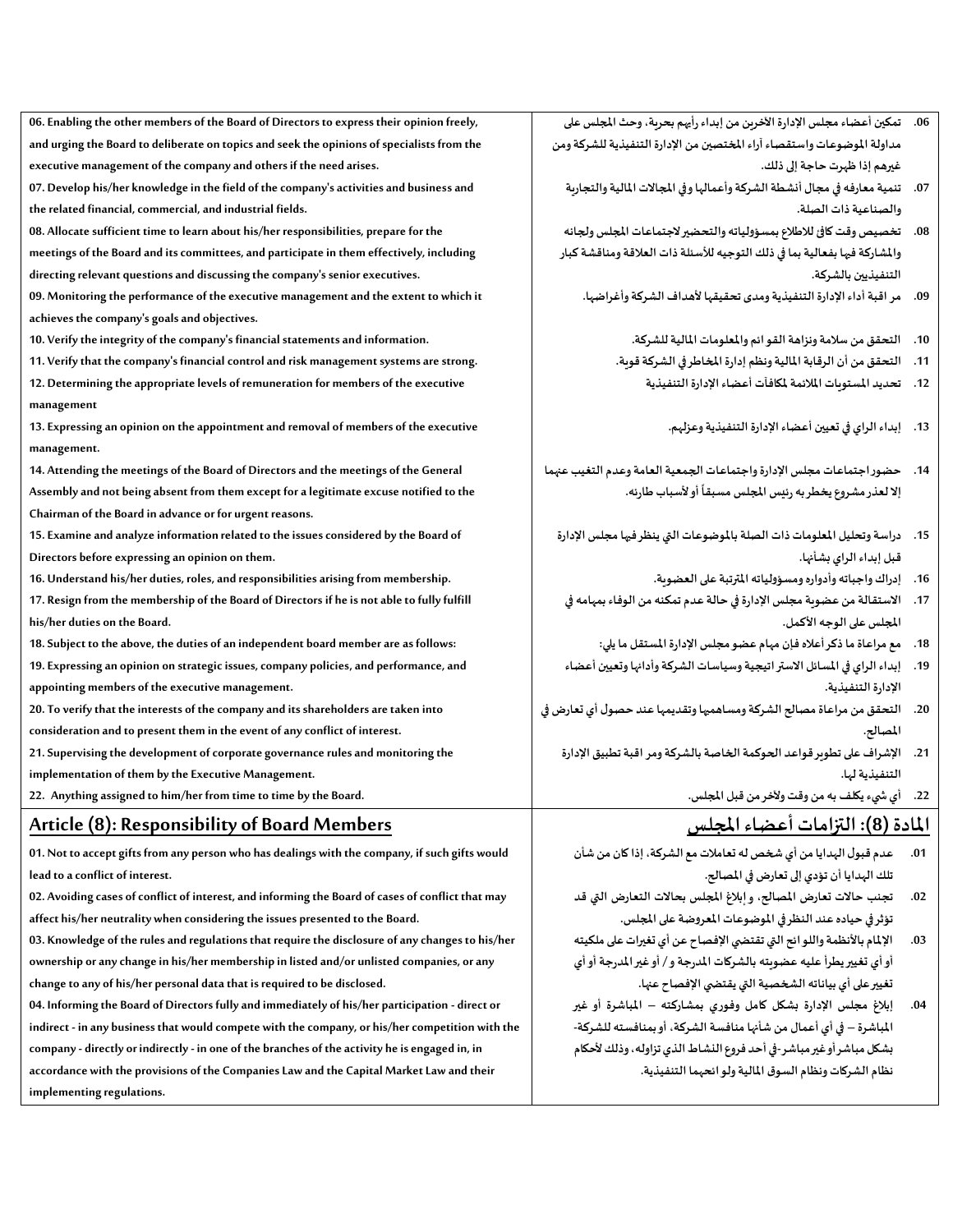**05. Maintaining the confidentiality of the information and not revealing or disclosing any secrets discovered through his/her membership in the Board to any of the company's shareholders unless that was during the meetings of the General Assembly or to third parties, according to the provisions of the Companies Law and the Capital Market Law and their implementing regulations.**

**06. Exercising his/her duties honestly and impartially, putting the company's interests ahead of his/her interest, and not using his/her position to achieve private interests.**

**07. Inform the Board of Directors completely and immediately of any interest - direct or indirect in the business and contracts that are done for the company's account, and that notification should include the nature and limits of that interest, the names of any persons involved in it and the expected benefit to be obtained directly or indirectly from that interest, whether that interest is financial or non-financial, and the member with interest should not participate in voting on any decision issued in this regard in accordance with the provisions of the Companies Law and the Capital Market Law and their implementing regulations.**

**08. Submission of resignation within a period determined by the company's General Assembly, in the event of its refusal to renew the license granted to him about contracts, dealings, or competitions in which he has an interest, otherwise his/her membership in the Board shall be considered terminated unless he decides to abandon the contract, deal or competition or reconcile his/her status, in accordance with the relevant regulations, before the expiry of the deadline set by the General Assembly.**

#### **Article (9): Prohibitions**

**01. Vote on the decision of the Board of Directors or the General Assembly in the business and contracts that are carried out for the interest of the company if he/her has a direct or indirect interest in them.**

**02. Exploitation or benefit - directly or indirectly - from the company's assets or information or the investment opportunities offered to it in its capacity as a member of the Board of Directors or offered to the company, and this includes opportunities that fall within the company's activities, or that the company wishes to benefit from. The ban also includesa Board member who resigns to exploit investment opportunities - directly or indirectly - that the company wishes to benefit from and which he learned about during his/her membership in the Board of Directors**

### **Article (10): Expiration of Board membership**

**01. The membership of the Board of Directors or some of it ends in one of the following cases: - At the end of the term of the Board.**

**- Term expiration of the member according to any system or instructions in force in the Kingdom. - Dismissal of the Board or part of it by the Ordinary General Assembly without prejudice to the right of the dismissed party to compensation if the dismissal occurred for an unacceptable reason or at an inappropriate time.**

**- The member's loss of one or more of the membership conditions.**

**- Termination is the membership of a person who has been absent from attending three consecutive Board meetings without a legitimate excuse by the Ordinary General Assembly upon the recommendation of the Board of Directors.**

**02. Upon termination of a member's membership in the Board of Directors by one of the methods of termination of membership. The company shall notify the Saudi Capital Market and the Saudi Stock Exchange (Tadawul) immediately with an explanation of the reasons for this.**

- **.05 املحافظة على سرية املعلومات وعدم إذاعة أو إفشاء أي أسرار وقف عليها عن طريق عضويته في املجلس إلى أي من مساهمي الشركة ما لم يكن ذلك أثناء انعقاد اجتماعات الجمعية العامة أو إلى الغير وذلك بحسب ما تقتضيهأحكام نظام الشركاتونظام السوق املاليةولوائحهما التنفيذية.**
- **.06 ممارسة مهامه بأمانه ونزاهة، وتقديم مصالح الشركة على مصلحته الشخصية، وعدم استغالل منصبه لتحقيق مصالح خاصة.**
- **.07 إبالغ مجلس اإلدارة بشكل كامل وفوري بأي مصلحة له- مباشرة كانت أم غير مباشرة – في األعمال والعقود التي تتم لحساب الشركة، وأن يتضمن ذلك اإلبالغ طبيعة تلك املصلحة وحدودها وأسماء أي أشخاص معنيين بها والفائدة املتوقع الحصول عليها بشكل مباشر أو غير مباشر من تلك املصلحة سواء كانت تلك الفائدة مالية أم غير مالية، وعلى العضو صاحب املصلحة عدم املشاركة في التصويت على أي قراريصدربشأن ذلك وفقا ألحك ام نظام الشركاتونظام السوق املاليةولوائحهما التنفيذية.**
- **.08 تقديم استقالته خالل مدة تحددها الجمعية العامة للشركة وذلك في حالة رفضها لتجديد الترخيص املمنوح له فيما يتعلق بالعقود أوالتعامل أو املنافسة التي له فيها مصلحة، و إال عدت عضويته في املجلس منتهية، ما لم يقررالعدول عن العقد أوالتعامل أواملنافسة أوتوفيق أوضاعه طبقا لألنظمة ذات الصلة وذلك قبل انتهاء املهلة التي تحددها الجمعية العامة.**

## **املادة )9(: املحظورات**

01. التصويت على قرار مجلس الإدارة أو الجمعية العامة في الأعمال والعقود التي **تتم لحساب الشركة إذا كانت له مصلحة مباشرة أو غير مباشرة فيها.** 

**.02 االستغالل أو االستفادة – بشكل مباشر أو غير مباشر – من أصول الشركةأو**  معلوماتها أو الفرص الاستثمارية المعروضة عليه بصفته عضواً في مجلس  **اإلدارة، أو املعروضة علىالشركة،ويشمل ذلكالفرص التي تدخل ضمن أنشطة الشركة، أو التي ترغبالشركةاالستفادةمنها،ويسري الحظرعلى عضواملجلس الذي يستقيل ألجل استغالل الفرص االستثمارية- بطريق مباشر أو غير مباشر-التي ترغب الشركة في االستفادة منها والتي علم بها أثناء عضويته بمجلس اإلدارة**

# **املادة )10(: انتهاء عضويةمجلس اإلدارة**

- **.01 تنتهي عضويةمجلس اإلدارةأوبعضهفيإحدى الحاالت التالية: - بانتهاء مدة املجلس.**
- **- - بانتهاء صالحيةالعضووفقا ألي نظام أوتعليمات ساريةفياململكة. - - عزل املجلس أوبعضهمن قبل الجمعيةالعامةالعاديةدون إخالل بحق من عزل في التعويضإذاوقع العزل لسببغيرمقبول أوفيوقتغيرمناسب.**
- **- - بإنهاء عضويةمن تغيبعن حضورثالث اجتماعات متتاليةللمجلس بدون عذرمشروع-فقدان العضولشرطأوأكثرمن شروطالعضوية. من قبل الجمعيةالعامةالعاديةبناء علىتوصيةمن مجلس اإلدارة.**
	- **.02 عند انتهاء عضوية عضوفيمجلس اإلدارة بإحدى طرق انتهاء العضوية، تشعر الشركة هيئةالسوق املاليةوالسوق املاليةالسعودية)تداول(فورامع بيان األسباب التي دعت إلى ذلك.**